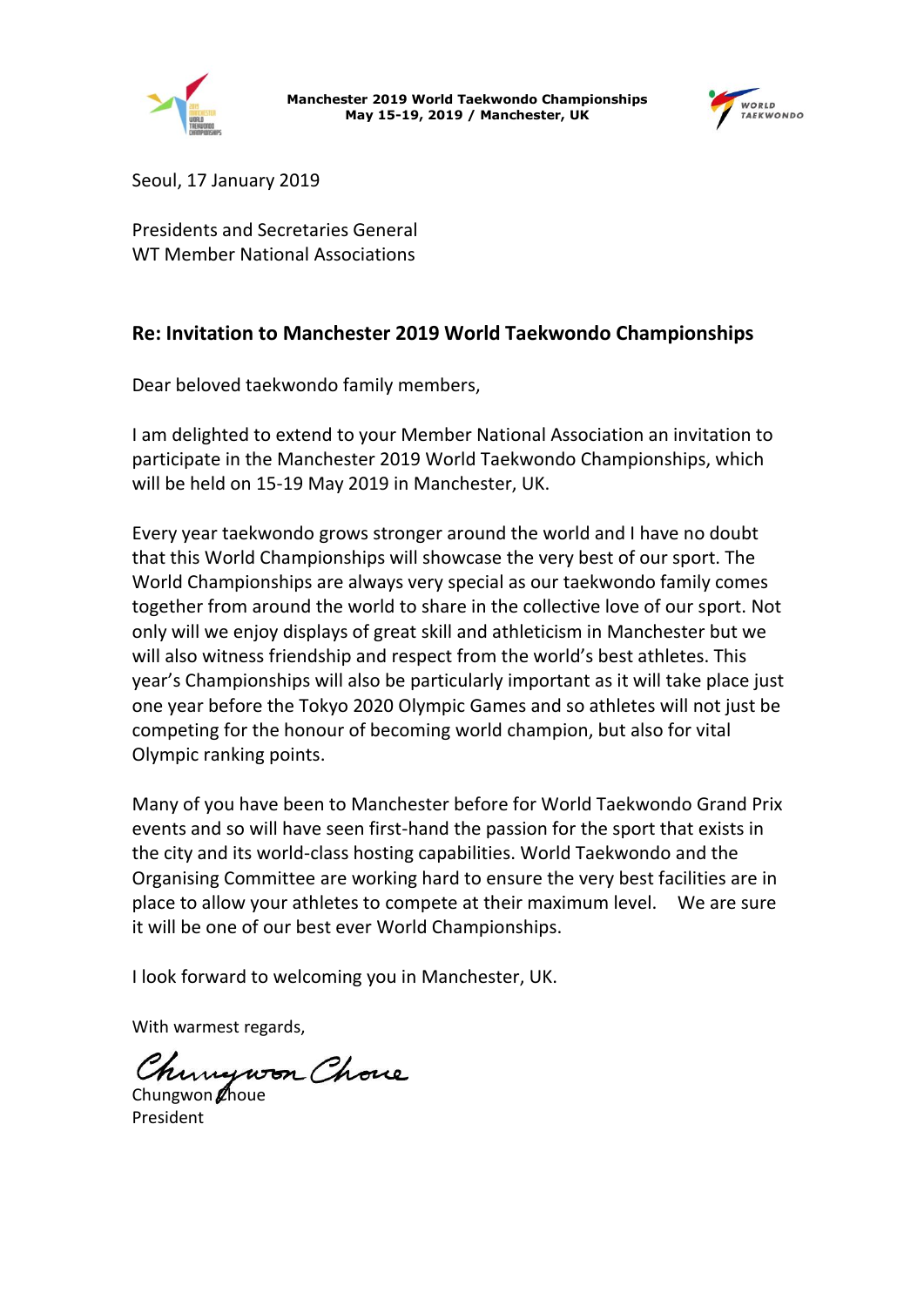



**Official Invitation and Outline**

# **OUTLINE**

## **MANCHESTER 2019 WORLD TAEKWONDO CHAMPIONSHIPS**

| <b>PROMOTER:</b><br>1.       | <b>WORLD TAEKWONDO (WT)</b>                                                                           |
|------------------------------|-------------------------------------------------------------------------------------------------------|
| <b>ADDRESS:</b>              | 5th Fl., Kolon Bldg., 15 Hyoja-ro, Jongno-gu,, Seoul, Korea, 03044                                    |
| <b>TELEPHONE:</b>            | +82.2.556.2505                                                                                        |
| FAX:                         | +82.2.553.4728                                                                                        |
| <b>E-MAIL:</b>               | sport@worldtaekwondo.org (Sport & Event Management Department)                                        |
| <b>WEB-SITE:</b>             | www.worldtaekwondo.org                                                                                |
| <b>ORGANIZING MNA:</b><br>2. | <b>BRITISH TAEKWONDO</b>                                                                              |
| <b>ADDRESS:</b>              | Manchester Regional Arena Rowsley Street Manchester ENGLAND M11                                       |
|                              | 3FF                                                                                                   |
| <b>TELEPHONE:</b>            | +44 01623 382020                                                                                      |
| <b>E-MAIL:</b>               | events@gbtaekwondo.co.uk                                                                              |
|                              |                                                                                                       |
| З.                           | <b>ORGANIZING COMMITTEE: GB Taekwondo</b>                                                             |
| <b>ADDRESS:</b>              | National Taekwondo Centre, Ten Acres Sports Complex, Ten Acres Lane,                                  |
|                              | Manchester M40 2SP                                                                                    |
| <b>TELEPHONE:</b>            | +44 161 974 7770                                                                                      |
| <b>E-MAIL:</b>               | events@gbtaekwondo.co.uk                                                                              |
| <b>WEB-Site</b>              | www.kickingforglory.com                                                                               |
|                              |                                                                                                       |
| <b>VENUE:</b><br>4.          | Manchester Arena                                                                                      |
|                              | Victoria Station Hunts Bank Manchester M3 1AR United Kingdom                                          |
| <b>QUALIFICATIONS</b><br>5.  |                                                                                                       |
|                              | In accordance with Article 4: Qualification of Contestant of the WT Competition Rules, the contestant |
| must be:                     |                                                                                                       |
| <b>CRITERION #1:</b>         | Holder of the nationality of the participating team                                                   |
| <b>CRITERION #2:</b>         | An athlete must be nominated by the pertinent national taekwondo                                      |
|                              | association that is recognised by the World Taekwondo                                                 |
| <b>CRITERION #3:</b>         | Holder of the Kukkiwon Poom or Dan Certificate                                                        |
|                              | (*A copy of the Dan certificate should be uploaded to GMS prior to                                    |
|                              | registration for event. In case a contestant has applied for a Kukkiwon                               |
|                              | Dan certificate but has not received it yet, a copy of the Dan application                            |
|                              |                                                                                                       |
|                              | form and the remittance certificate sent to the Kukkiwon must be                                      |
|                              | uploaded to GMS prior to registration for event. Please refer to the                                  |
|                              | Kukkiwon Web site (www.kukkiwon.or.kr) for more information.)                                         |
| <b>CRITERION #4:</b>         | An athlete must be 17 years old or older in the year of the Manchester                                |
|                              | 2019 World Taekwondo Championships. Athletes who was born in the                                      |
|                              | year of 2002 or before is eligible to participation in the competition.                               |
| <b>CRITERION #5:</b>         | Holder of the WT Global Athlete License (GAL)                                                         |
|                              | * Any questions on the WT GAL please contact your assigned WT GMS                                     |
|                              | Manager                                                                                               |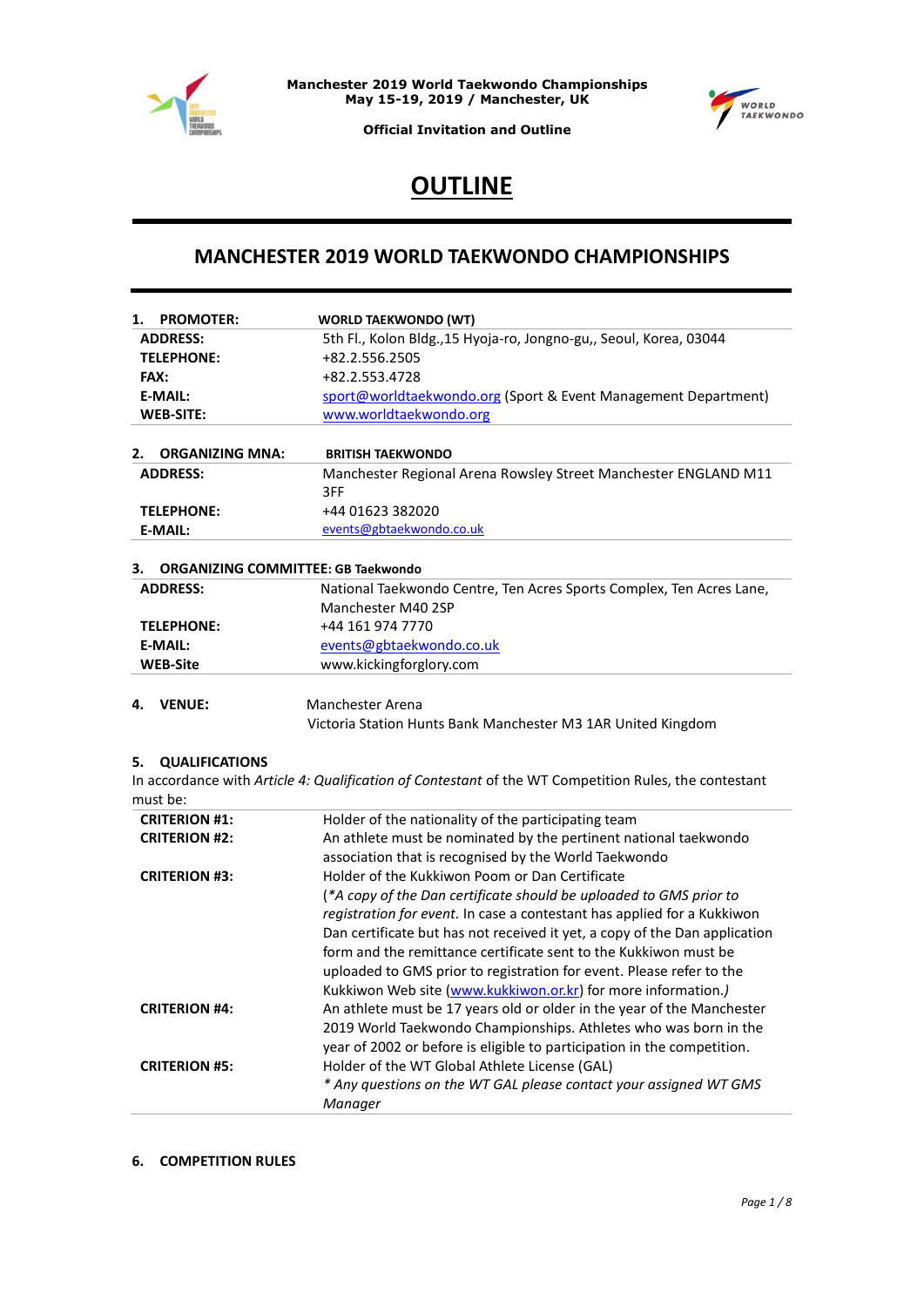



## **Official Invitation and Outline**

WT Competition Rules & Interpretation in force as of June 1, 2018 shall be applied.

## **7. METHOD OF COMPETITION**

- i. Single elimination system
- ii. Grade: G-12
- iii. Seeding and drawing of lots: For every weight category, regardless of number of athletes at a minimum a half (5o %) of the athletes will be seeded based on WT World Ranking of May. (May 1<sup>st</sup>)
- iv. Host Nation: Athlete from the host nation has not been seeded within the 4th place; he/she will be seeded at the 4th place.

## **8. CONTEST TIME**

**9. WEIGHT CATEGORIES**

2 minutes x 3 rounds with 1 minute break

| Men's division |                                     | Women's division |                                     |
|----------------|-------------------------------------|------------------|-------------------------------------|
| Under 54kg     | Not exceeding 54kg                  | Under 46kg       | Not exceeding 46 kg                 |
| Under 58kg     | Over 54 kg & Not exceeding 58<br>kg | Under 49kg       | Over 46 kg & Not exceeding 49<br>kg |
| Under 63kg     | Over 58 kg & Not exceeding 63<br>kg | Under 53kg       | Over 49 kg & Not exceeding 53<br>kg |
| Under 68kg     | Over 63 kg & Not exceeding 68<br>kg | Under 57kg       | Over 53 kg & Not exceeding 57<br>kg |
| Under 74kg     | Over 68 kg & Not exceeding 74<br>kg | Under 62kg       | Over 57 kg & Not exceeding 62<br>kg |
| Under 80kg     | Over 74 kg & Not exceeding 80<br>kg | Under 67kg       | Over 62 kg & Not exceeding 67<br>kg |
| Under 87kg     | Over 80 kg & Not exceeding 87<br>kg | Under 73kg       | Over 67 kg & Not exceeding 73<br>kg |
| Over 87kg      | Over 87 kg                          | Over 73kg        | Over 73 kg                          |

## **10. CONDITIONS FOR PARTICIPATING TEAMS**

i. Round-trip Airfare and Accommodation

Round trip airfare and and accommodation charges of room and board shall be borne by the participating Member National Association.

## **11. WT GLOBAL LICENCE & ONLINE REGISTRATION**

i. WT Global Licence Registration

All Athletes and Team officials must FIRST be registered with a WT Global Athlete Licence (GAL) or Global Official Licence (GOL).

ii. WT Online Registration

National Team Entry will only be accepted through the WT online registration system and registration is only possible with a valid WT Global Licence. National Team GMS admins will be notified via email once online registration is open. All athletes and officials must be registered under team name "Country Name" National Team.

## **12. ENTRY FEES**

i. The OC shall collect the entry fees from the participating national teams. The national team shall pay an entry fee to the Organizing Committee by cash in US\$ only at the WT accreditation center(s) in Manchester, UK prior to the start of the Championships. Athletes shall not be allowed to compete without successful payment of entry fee to the Organizing Committee.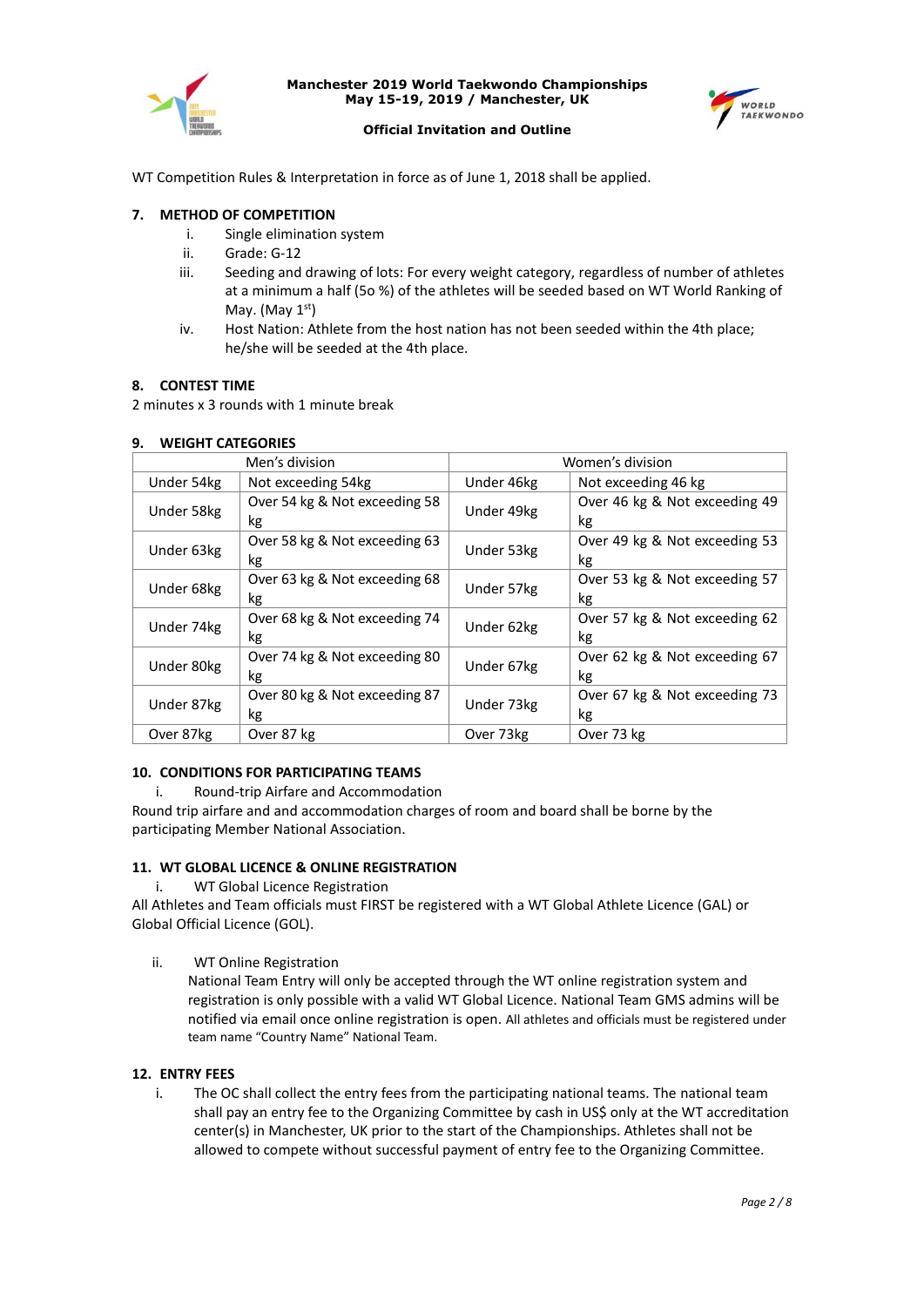



## **Official Invitation and Outline**

Early Bird DISCOUNTED REGISTRATION FEES: A discount will be given to national teams that complete their registration during this period.

- \$75 USD per athlete
- Discounted entry fee period will begin on January 17<sup>th</sup>, 2019, 17:00 local time in Switzerland
- Discounted entry fee period will end on **February 7th, 2019**, 17:00 local time in Switzerland.

REGULAR ENTRY FEES: The national teams completing their registration during this period will be charged the regular registration fee.

- $\bullet$  \$100 USD per athlete.
- Regular entry fee period will begin on **February 7th, 2019**, 17:01 local time in Switzerland.
- Regular entry fee period will end on **March 28th, 2019**, 17:00 local time in Switzerland. **\*\* At the close of regular registration of March 28th, 2019, if the Organizing Committee and the WT decide to implement an extension of the Registration Period, this will be advertised by an official communication and then the following late registration dates and fees will apply \*\***

LATE REGISTRATION FEES: In the case that a late registration period is required the national teams completing their registration during this period will be charged this fee.

- \$150 per athlete.
- Late registration fee period would begin on **March 28th, 2019**, 17:01 local time in Switzerland.
- Late registration period will end (if implemented) on **April 11th, 2019**, 17:00 local time in Switzerland.
- **LATE REGISTRATION PERIOD ONLY APPLIES IF THE WT AND OC DECIDE TO IMPLEMENT THIS AND IF SO, THIS WILL BE INFORMED BY THE WT OR OC IN AN OFFICIAL COMMUNICATION.**

## **13. ENTRY DEADLINES & IMPORTANT DATES**

i. **Entry deadline is March 28th, 2019, 17:00 local time in Switzerland**. Entry submission after this date/time will not be accepted under any circumstances.

- ii. Late replacement due to injury shall be handled case by case.
- iii. The registered athletes or team officials may be replaced **without penalty until March 28th, 2019**
- iv. Entry fee of US\$100 per athlete will not be charged in case of cancellation of participation until

## **March 28th , 2019**

v. Entry fee must be paid in case of the notice of cancellation of participating athletes after **March 28th, 2019** or no-show.

Athletes: Member National Associations can submit entry for a maximum of 8 male and 8 female athletes. No additional athletes will be accepted. No reserve athlete is accepted. No entry will be accepted or modified during on-spot registration.

Team officials: Member national association can register online for maximum one (1) Head of team per country, one (1) manager per team, three (3) coaches per team, two (2) team medical staffs per team (medical doctor/physician), two (2) trainers per team

In case of exceeding this number, **US\$100** will be charged per person before issuance of the accreditation card. **US\$100** will be charged per team official registered onsite and per change made to the registered team.

MNA GUEST (for WT General Assembly): Three (3) Member National Association (MNA) guests per country can be registered online.

## **Any WT Global Licence registration completed onsite will be charged a \$50 onsite processing fee for each WT Global Licence.**

## **14. CLASSIFICATION OF RESULTS**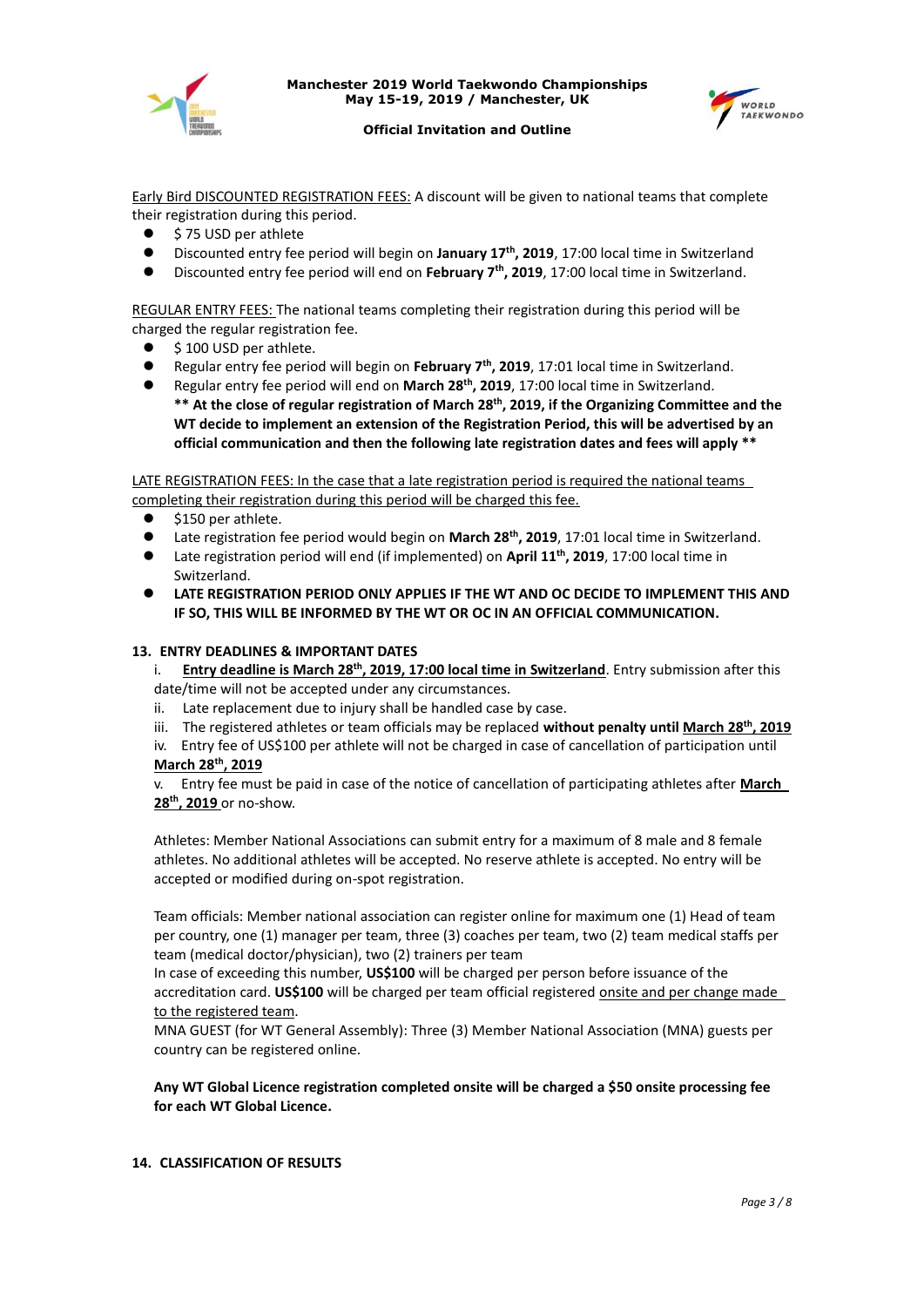



#### **Official Invitation and Outline**

#### i. Individual Awards

Medals will be awarded to the top four athletes in the respective weight category of the pertinent championships:

All participated athletes will get ranking point. The points will be reflected on WT World Ranking and WT Olympic Ranking of June. The ranking points per winners of the championships shall be allocated as follows.

| <b>Position</b> | <b>Ranking Point</b> |
|-----------------|----------------------|
| 1st place       | 120.00               |
| 2nd place       | 72.00                |
| 3rd place       | 43.20                |
| 5th place       | 25.92                |
| 9th place       | 18.14                |
| 17th place      | 12.70                |
| 33rd place      | 8.89                 |
| 65th place      | 6.22                 |

## ii. Team Awards

Based on the point system below, the top five (5) teams of the Men's division and the top five (5) teams of the Women's division will receive trophies:

- Basic one (1) point per each contestant who entered the competition area after passing the general weigh-in

- One (1) point per each win (win by a bye included)
- Additional one hundred and twenty (120) points per gold medal
- Additional fifty (50) points per silver medal
- Additional twenty (20) points per bronze medal

In case more than two (2) teams are tied in score, the rank shall be decided by 1) number of gold, silver and bronze medals won by the team in order, 2) number of participating contestants and 3) higher points in heavier weight categories.

Other prizes, such as the "Good Fighting Spirit Prize", "Active Participation Prize", MVPs and Best Referees and Best Coaches may be awarded to selected teams and individuals.

#### **15. TEAM ENTRIES PER COUNTRY (MAXIMUM 35 MEMBERS)**

|                      |             | <b>MAX. NO. OF MEMBERS</b> |  |
|----------------------|-------------|----------------------------|--|
| <b>POSITION</b>      | <b>MALE</b> | <b>FEMALE</b>              |  |
| <b>HEAD OF TEAM:</b> |             |                            |  |
| MANAGER:             |             |                            |  |
| COACH:               | 3           | 3                          |  |
| TRAINER:             |             |                            |  |
| TEAM MEDICAL STAFF:  | 3           | 3                          |  |
| <b>CONTESTANTS:</b>  |             |                            |  |

## **16. INTERNATIONAL REFEREES**

The WT will appoint total one hundred (100) International Referees. The appointed international referees shall officiate at the Manchester 2019 World Taekwondo Championships; the following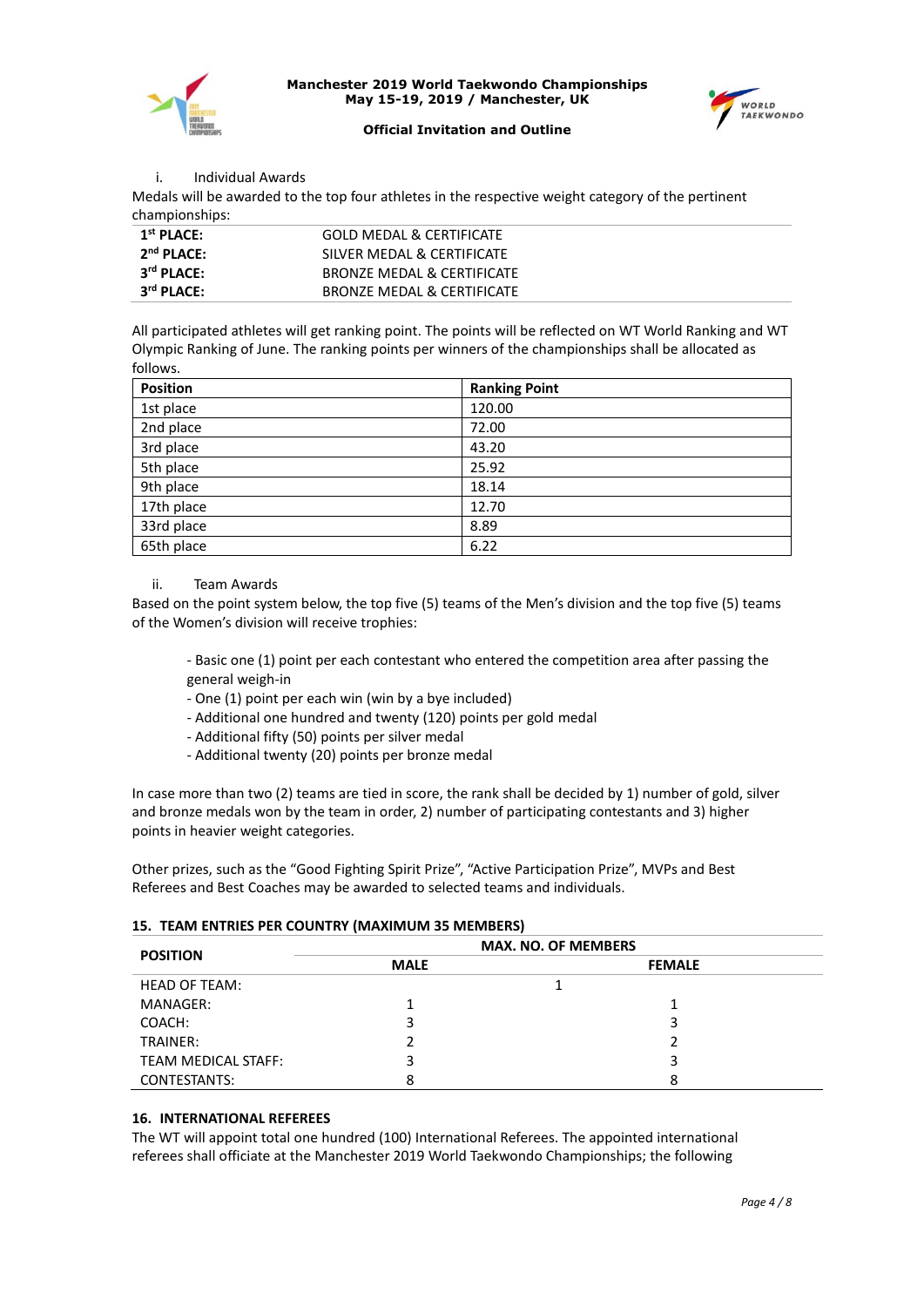



## **Official Invitation and Outline**

conditions shall apply:

- i. International Referees are required to pay for their own round trip airfares.
- ii. The Organizing Committee shall pay for the expenses for eight (8) nights' stay of room and board. **Check-in: May 12 / Check-out: May 20**
- iii. The Organizing Committee shall pay a per diem of US\$100 to the selected International Referees for competition period (total five days; US\$500 per referee).

## **17. TECHNICAL DELEGATE AND COMPETITION SUPERVISORY BOARD**

The WT will appoint one (1) Technical Delegate and four (4) members of the Competition Supervisory Board. The following conditions shall apply:

- i. The Organizing Committee shall pay for the expenses for eight (8) nights' stay of room and board. **Check-in: May 12 / Check-out: May 20**
- ii. The Organizing Committee shall pay a per diem of US\$100 to the Technical Delegate and the members of the Competition Supervisory Board for competition period (total five days; US\$500 per person).

## **18. WT-RECOGNIZED TAEKWONDO UNIFORM (***DOBOK***) AND PROTECTIVE EQUIPMENT**

- i. **DAEDO** Protector and Scoring System (PSS) **including PSS Headgear** will be used for the Championships.
- ii. Participating contestants are required to wear WT-recognized competition uniforms (doboks) and WT-recognized protective equipment. The latest version of WT recognized manufacturers' list is available at the website of WT [\(http://www.worldtaekwondo.org/wtf](http://www.worldtaekwondo.org/wtf-partners/recognized/)[partners/recognized/\)](http://www.worldtaekwondo.org/wtf-partners/recognized/).
- iii. The Organizing Committee will provide Protector and Scoring System (PSS) to the participating contestants. Participating contestants are required to bring their own groin guards, mouthpieces, gloves, sensing socks and shin and forearm guards for their personal use.
- iv. Before entering the field of play, all contestants will proceed to the inspection desk for inspection of their competition uniforms (doboks) and protective equipment. Any contestant who wears unofficial competition uniforms (doboks) or protective equipment will not be permitted to compete.
- v. Instant Video Replay (IVR) System will be used.
- vi. Wireless communication system between center referee and review jury will be used.

## **19. IDENTIFIATION OF NOC CODE AND MANUFACTURER**

- i. National flag shall be located between 3cm and 3.4cm below the right shoulder line of upper garment.
- ii. NOC Code is a three-letter National Olympic Committee abbreviation, and it shall be printed at the back in black and centred at 5cm or higher from the bottom line of the upper garment within the size of 30cm width x 12cm height. The font of the letters shall be in bold "Verdana". Manufacturer's identifications (name, designation trademark, logo or any distinctive sign of the manufacturer) shall be located **one for the top of Kyorugi dobok** within 30cm<sup>2</sup> and between 3 to 3.5cm below the shoulder line of the left arm, **one for bottoms of Kyorugi dobok** within 30cm<sup>2</sup> located above the knee and center of the right leg, and **one for Kyorugi belt** within 6cm<sup>2</sup> at the end of the belt.
- iii. The latest version of Application Guidelines is available at the website of World Taekwondo [\(http://www.worldtaekwondo.org/wp-content/uploads/2018/04/20180424\\_Guidelines-of](http://www.worldtaekwondo.org/wp-content/uploads/2018/04/20180424_Guidelines-of-identifications.pdf)[identifications.pdf\)](http://www.worldtaekwondo.org/wp-content/uploads/2018/04/20180424_Guidelines-of-identifications.pdf).

## **20. SPONSOR'S IDENFICATION**

- i. ONE sponsor's identification(logo) is allowed to each of Kyorugi uniform's top and bottoms.
- ii. The sponsor's identification shall be located within 50cm2 except the location of WT logo, manufacturer's identification, national flag, and NOC code.
- iii. The detailed Application Guidelines of Sponsor's Identification is available at the WT website at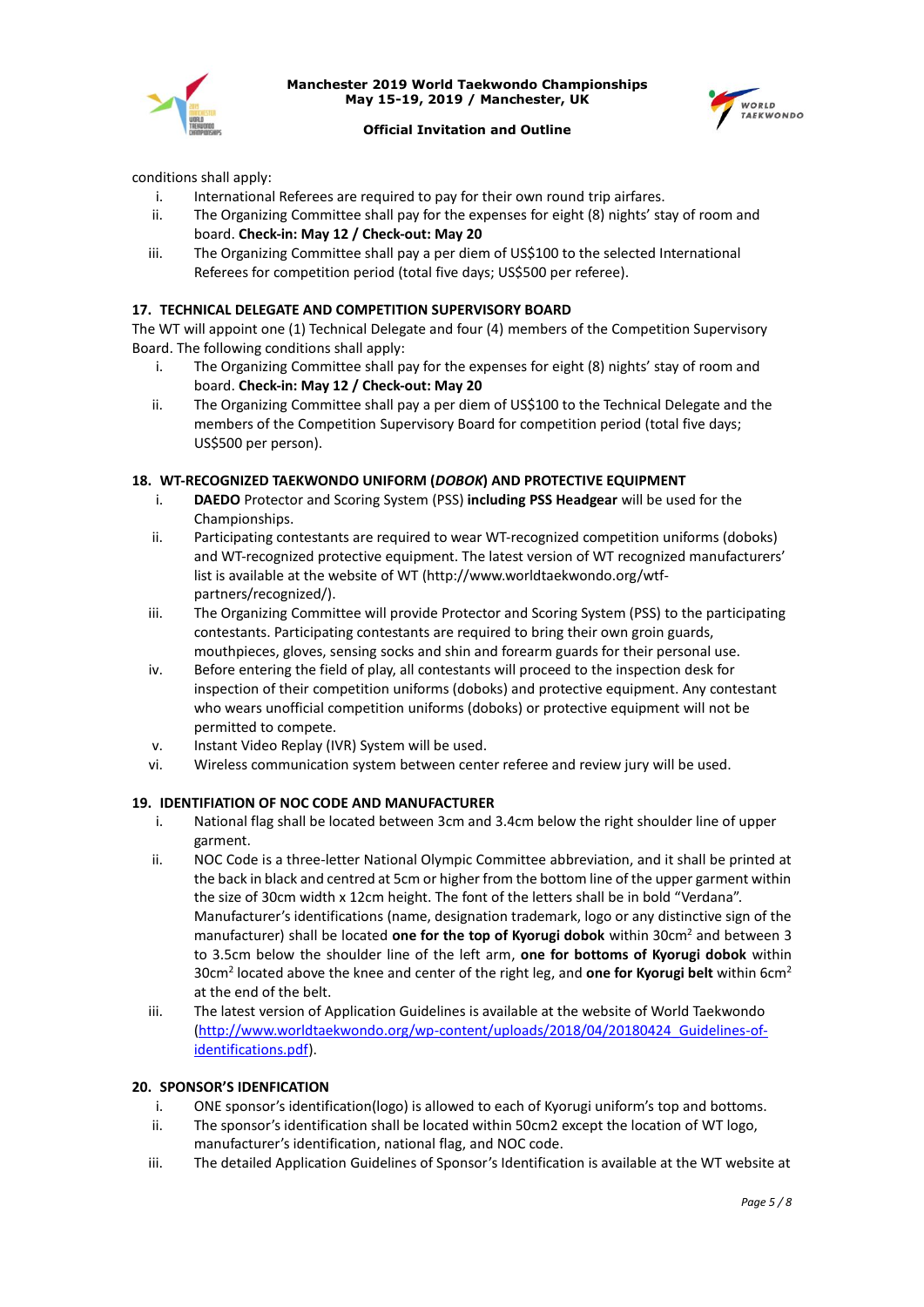



## **Official Invitation and Outline**

[\(http://www.worldtaekwondo.org/wp-content/uploads/2018/05/Final\\_Kyorugi-Uniform-](http://www.worldtaekwondo.org/wp-content/uploads/2018/05/Final_Kyorugi-Uniform-Sponsorship_v7.pdf)[Sponsorship\\_v7.pdf\)](http://www.worldtaekwondo.org/wp-content/uploads/2018/05/Final_Kyorugi-Uniform-Sponsorship_v7.pdf).

## **21. DOPING CONTROL**

- i. The WT Anti-Doping Rules, and where necessary the Code of the World Anti-Doping Agency, shall apply throughout the competitions.
- ii. Random and/or targeted Anti-doping tests will be conducted In Competition. WT and/or WADA may carry out random and/or targeted out-of-competition testing prior, during or after the championships.
- iii. TUE (Therapeutic Use Exemption)
- iv. Athletes who take any substance or medicine listed in the "Prohibited List" of the World Anti-Doping Agency (WADA) for therapeutic purposes are requested to visit WT website [\(http://www.worldtaekwondo.org/medical-anti-doping/anti-doping/therapeutic-use](http://www.worldtaekwondo.org/medical-anti-doping/anti-doping/therapeutic-use-exemptions-tues/)[exemptions-tues/\)](http://www.worldtaekwondo.org/medical-anti-doping/anti-doping/therapeutic-use-exemptions-tues/) and send their TUE applications to antidopin[g@worldtaekwondo.org](mailto:marcoienna@wtf.org) by no later than April 15, 2019.

## **22. HEAD OF TEAM MEETING & DRAWING OF LOTS SESSION**

- i. The head of team meeting and the drawing of lots session shall be conducted two (2) days prior to the start of the championships that is May 13, 2019, in the presence of the WT officials and the representatives of the participating nations.
- ii. At least one representative from each team must attend the head of team meeting. In case of no representative can be at the meeting, the team must designate a proxy and inform Technical delegate or WT Sport & Event Management department before the meeting.

## **23. WEIGH-IN**

- i. General weigh-in of the contestants shall take place on the day before their respective weight category.
- ii. Random weigh-in of the contestants shall take place in the morning on the competition day of their respective weight category except M+87 & W+73. All contestants in draw must be presented
- iii. Random weigh-in shall apply to 6 contestants per each weight category with 5% allowance as below table.

| <b>Weight Category</b> | 5% allowance         | <b>Weight Category</b> | 5% allowance         |
|------------------------|----------------------|------------------------|----------------------|
| M-54                   | Not exceeding 56.7kg | W-46                   | Not exceeding 48.3kg |
| M-58                   | Not exceeding 60.9kg | $W-49$                 | Not exceeding 51.5kg |
| $M-63$                 | Not exceeding 66.2kg | $W-53$                 | Not exceeding 55.7kg |
| M-68                   | Not exceeding 71.4kg | $W-57$                 | Not exceeding 59.9kg |
| M-74                   | Not exceeding 77.7kg | $W-63$                 | Not exceeding 66.2kg |
| M-80                   | Not exceeding 84kg   | $W-67$                 | Not exceeding 70.4kg |
| $M-87$                 | Not exceeding 91.4kg | $W-73$                 | Not exceeding 76.7kg |

iv. During the weigh-in, male contestants shall wear underpants and female contestants shall wear underpants and brassieres. However, contestants may weigh-in in the nude if they want to do so.

## **24. INDEMNITIES**

- i. The respective national taekwondo associations shall be responsible for ensuring that all officials and participants are covered with effective travel & medical insurance coverage.
- ii. Participants without proper insurance coverage will not be allowed to compete at the championships.
- iii. The Organizing Committee will acquire general Public Liability event insurance.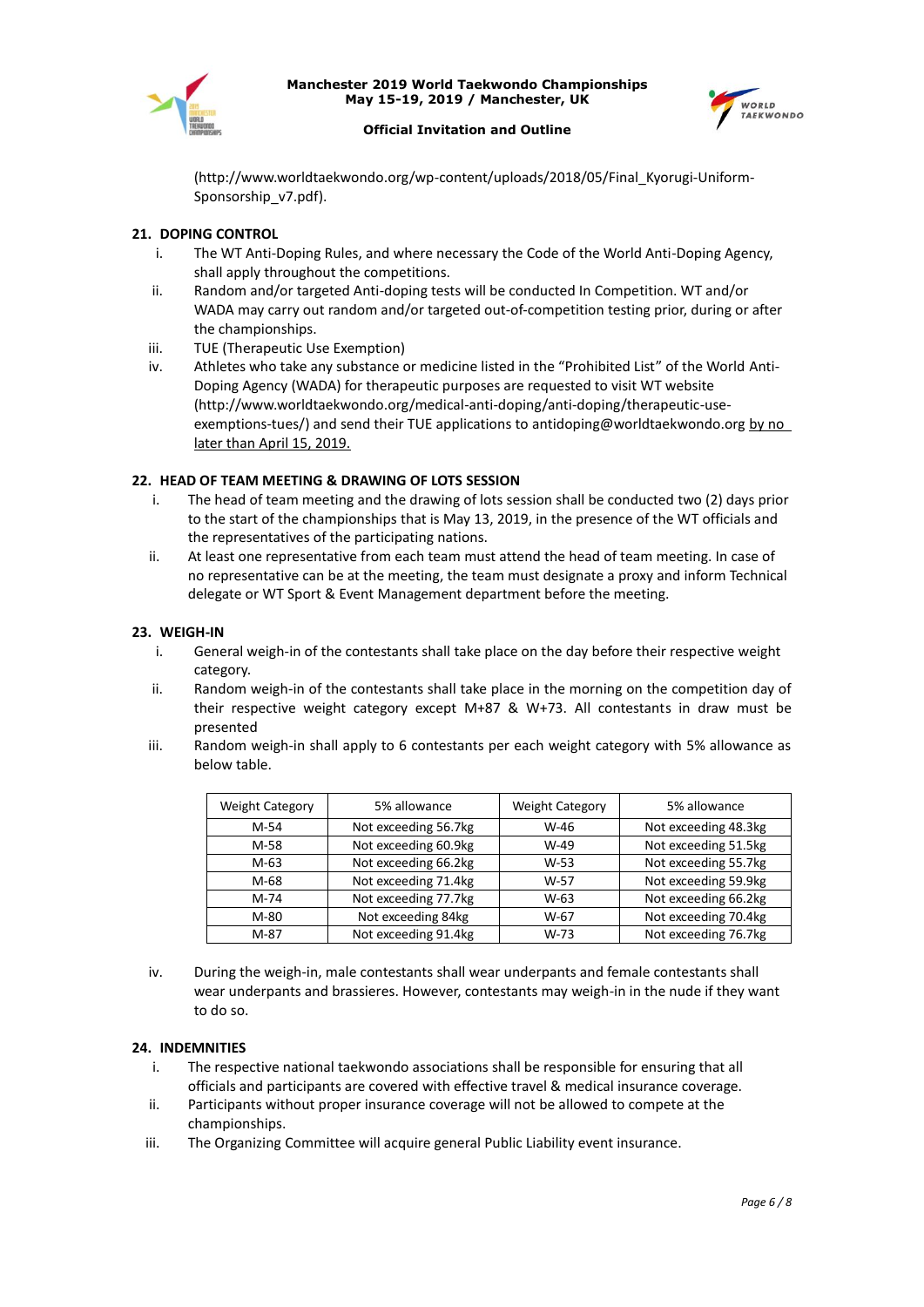



#### **Official Invitation and Outline**

## **25. ACCOMMODATION & TRANSPORTATION**

Participating teams are required to submit the hotel reservation only via the WT GMS registration system – [https://worldtkd.simplycompete.com](https://worldtkd.simplycompete.com/) by no later than April 11<sup>th</sup>, 2019. No other registration method will be accepted. The hotel information is available on the WT GMS platform.

Please watch video below on HOW to register your team's accommodation and flight details (for transportation) HERE.

Once you (your WT GMS National Team Admin) register your team`s accommodation detail on the WT GMS you need to wait to receive an official confirmation and invoice from the Organizing Committee's travel provider (Corporate & Sporting Events, CSE) with the total amount to pay.

Cancellations must be made in writing. Please note that cancellations received after March 29th, 2019 are strictly non-refundable. Bookings made after this date are subject to availability and full payment will be required at the time of booking; full cancellation policy will be in place once the booking is confirmed.

For any questions relating to accommodation or transportation, please contact the CSE team at [Taekwondo@cseplc.com](mailto:Taekwondo@cseplc.com)

Ground transportation will be provided for national teams on arrival and departure free of charge, only for teams who book via the WT GMS booking platform and include the date, time, airline & flight number of the national team's arrival and departure at the latest by the designated deadline **(May 3rd , 2019**).

Local transportation is also provided in Manchester

1. Between all official hotels and the registration centre from  $11<sup>th</sup>$  May, 2019. (Excluding two team hotels which are based within walking distance to the venue)

2. Daily transportation shuttle service between all official hotels and the competition venue on competition days  $(15^{th} - 19^{th}$  May, 2019). (Excluding two hotels which are walking distance to the venue)

3. Daily transportation shuttle service between official hotels and training venues on training days prior to the event from  $11<sup>th</sup> - 18<sup>th</sup>$  May, 2019.

4. Transportation shuttle service between official hotels and competition venue for athletes attending the weigh in on Tuesday 14<sup>th</sup> May, 2019.

5. Transportation shuttle service between official hotels and all meetings and hospitality venues as follows:

- Delegates attending the Council meeting on 13<sup>th</sup> May (MCFC)
- Delegates attending the Head of Team and draw meeting on 13<sup>th</sup> May (Radisson Blu Edwardian Hotel)
- Delegates attending the World Taekwondo conference on 12<sup>th</sup> May (TBC venue)
- Delegates attending the General Assembly on the 14<sup>th</sup> May (Vermillion)
- Delegates attending the Welcome Reception on  $14<sup>th</sup>$  May (MCFC).

## **26. VISA INFORMATION**

The visa invitation letter per individual will be automatically generated from WT GMS platform if the visa is requested during the registration for the event. All members who needs entry visa to UK must FIRST be registered for the event in GMS. The deadline for visa invitation letter through the GMS platform is April  $1^{st}$ , 2019. You must then use this letter to apply for your team members visa. Please watch the video below on HOW to request visa invitation letter from GMS [HERE.](https://youtu.be/R7DioD3Ry20)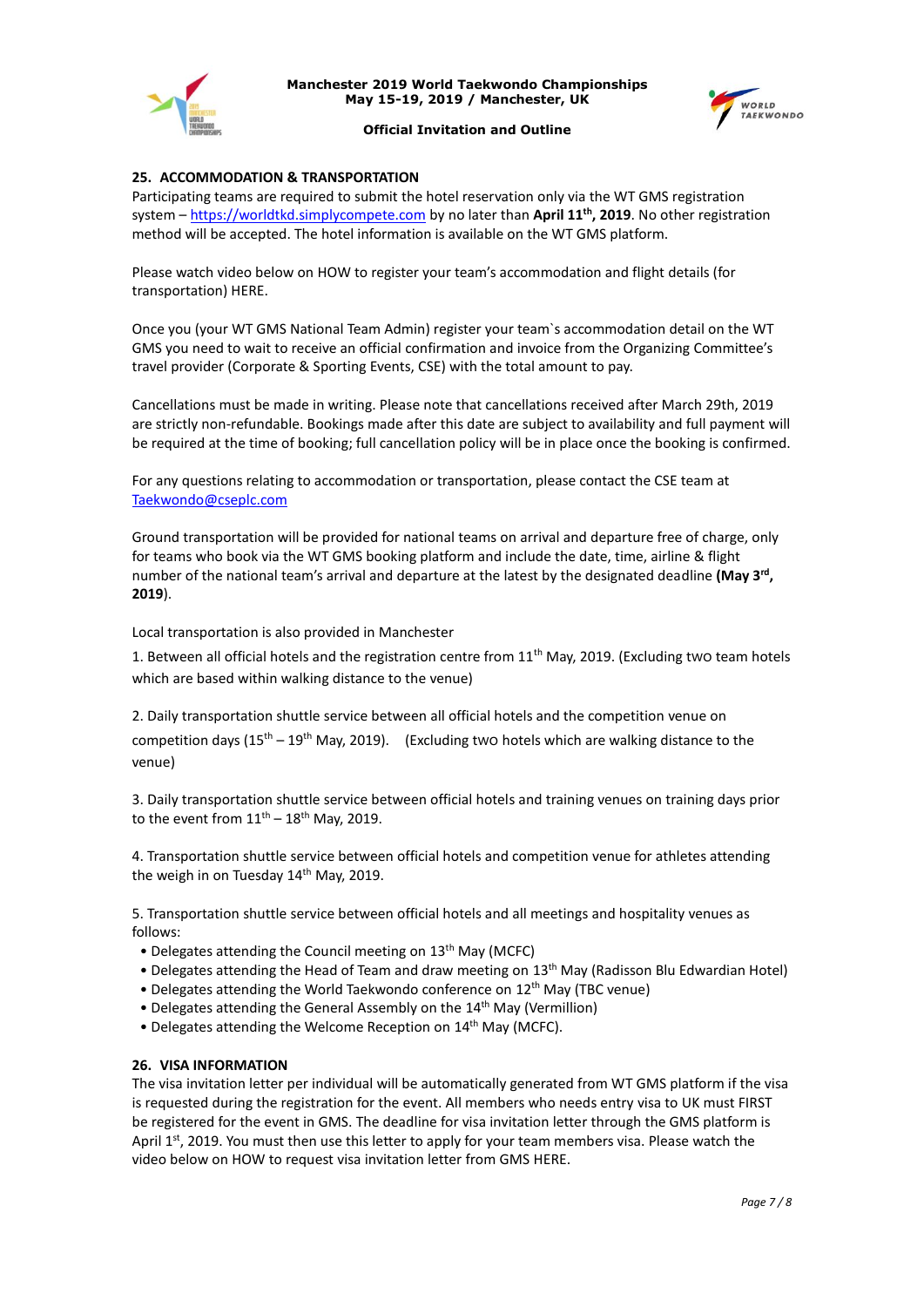



**Official Invitation and Outline**

**IMPORTANT:** We strongly recommend that you register your team for the World championships as soon as possible to generate the visa invitation letter and apply for your teams Visa (if required) to ensure sufficient time to receive your visa before travelling. Please refer to the visa information document provided by the OC for more information on how to apply for your visa or visit [www.kickingforglory.co.uk/team-info/.](http://www.kickingforglory.co.uk/team-info/) Please allow minimum 6 weeks when applying for a visa to the UK.

## **27. ATHLETE REPLACEMENT**

In the event that the registered athletes should be replaced by another due to injuries, the Member National Association can officially request to the WT Sport & Event Management Department for the replacement by **no later than May 7, 2019** by submitting 'Athlete Late Replacement Form' together with certification from the medical doctor in the language of the pertinent country and also in English to [sport@worldtaekwondo.org](mailto:sport@worldtaekwondo.org) with attention to WT Sport Director. The decision on the acceptance will be made after evaluation of the submitted documents.

## **28. COACH's ATTIRE**

All coaches are required to wear formal suit such as tie, jacket, dress shirt (long or short), and trouser from semi-final matches. If any coach refuses to wear abovementioned attire, he or she won't be allowing to coach.

## **29. TEAM MEDICAL STAFF MEETING & WT Commissioned doctor workshop**

In order to receive accreditation card, all registered team doctors or physicians must attend medical meeting on May 14, 2019.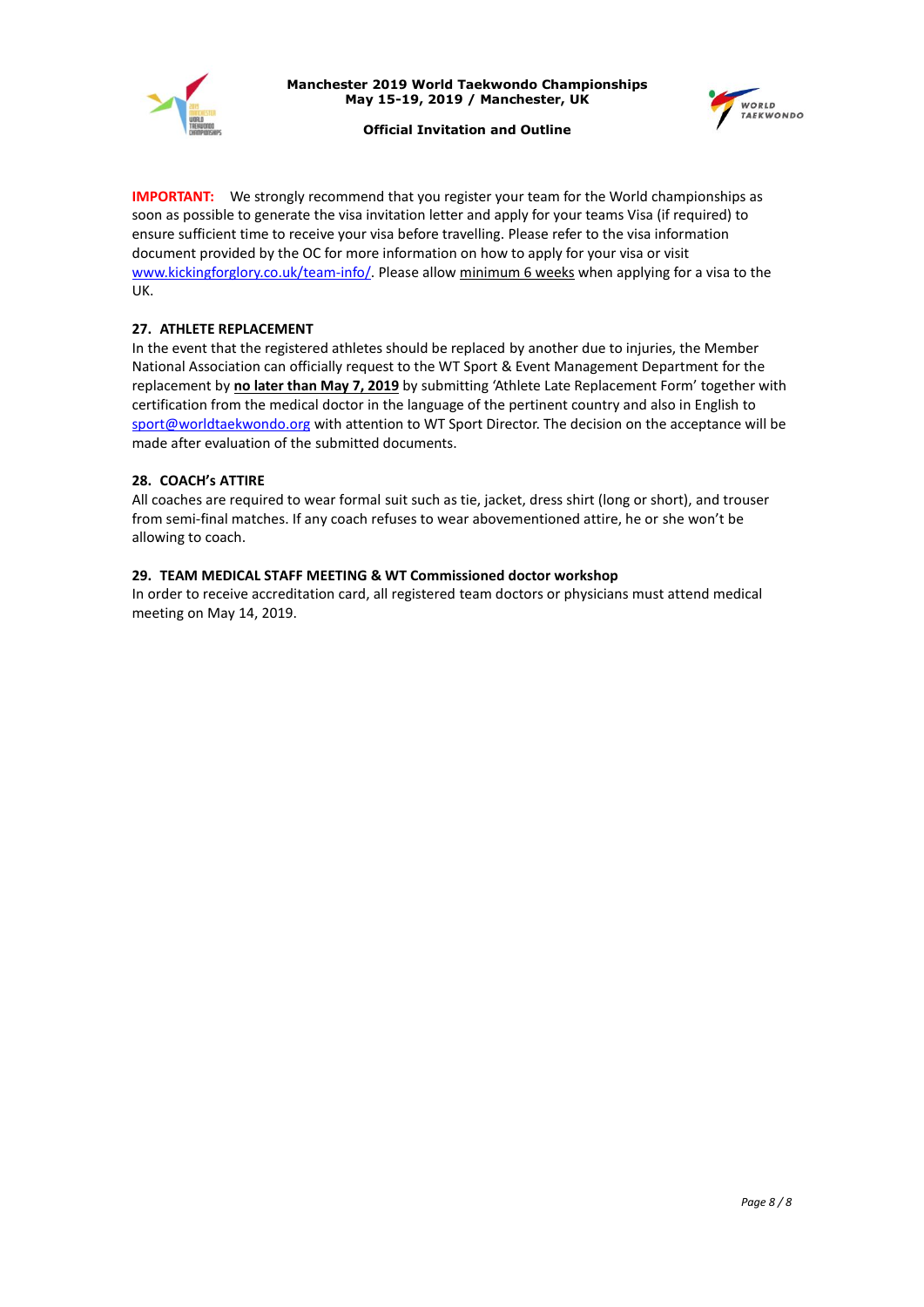



# **TIMETABLE**

## (SUBJECT TO CHANGE)

| <b>Date</b>   | <b>Time</b> | Event                                                                  | <b>Place</b>                                |  |
|---------------|-------------|------------------------------------------------------------------------|---------------------------------------------|--|
| May 11-14     | 0900-1800   | Arrival and registration of the teams                                  | Park Inn Hotel                              |  |
| May 11-14     | 0900-1800   | Athletes' Photoshoot                                                   | Manchester Tennis Centre                    |  |
| May 11-18     | 0900-2000   | Team training                                                          | Manchester Tennis Centre                    |  |
| <b>May 12</b> | 1000-1800   | World Taekwondo Conference                                             | <b>TBD</b>                                  |  |
| May 13-14     | 0900-1700   | Referee meeting and training                                           | Crown Plaza Hotel<br>Manchester City Centre |  |
|               | 1200-1900   | <b>WT Council Meeting</b>                                              | Manchester City Football Club               |  |
| May 13        | 1600-1800   | Head of Team Meeting & Drawing of Lots                                 | Radisson Blu Edwardian Hotel                |  |
|               | 0900-1000   | Registration for WT General Assembly                                   |                                             |  |
|               | 1000-1800   | <b>WT General Assembly</b>                                             | Vermillion                                  |  |
| May 14        | 1000-1200   | Weigh-in (W-46kg, W-73kg and M-58kg)                                   | Manchester Arena                            |  |
|               | 1400-1700   | <b>Team Medical Staff Meeting</b><br>& WT commissioned doctor workshop | Crown Plaza Hotel<br>Manchester City Centre |  |
|               | 1900-2200   | <b>Welcome Reception</b>                                               | Manchester City Football Club               |  |
|               | 0830        | Random weigh in (W-46kg, W-73kg and M-58kg)                            |                                             |  |
|               | 0930-1200   | Competitions (W-46kg, W-73kg and M-58kg)                               |                                             |  |
| <b>May 15</b> | 1000-1200   | Weigh-in (W+73kg, M-54kg and M-68kg)                                   |                                             |  |
|               | 1200-1300   | Lunch Break                                                            |                                             |  |
|               | 1300-1630   | Competitions (W-46kg, W-73kg and M-58kg)                               | Manchester Arena                            |  |
|               | 1630-1800   | <b>Break</b>                                                           |                                             |  |
|               | 1800-1900   | <b>Opening Ceremony</b>                                                |                                             |  |
|               | 1900-2030   | Semi-finals (W-46kg, W-73kg and M-58kg)                                |                                             |  |
|               | 0830        | Random weigh in (M-54kg and M-68kg)                                    |                                             |  |
|               | 0930-1200   | Competitions (W+73kg, M-54kg and M-68kg)                               |                                             |  |
|               | 1000-1200   | Weigh-in (W-49kg, W-57kg and M-74kg)                                   |                                             |  |
|               | 1200-1300   | Lunch break                                                            |                                             |  |
| <b>May 16</b> | 1300-1700   | Competitions (W+73kg, M-54kg and M-68kg)                               | Manchester Arena                            |  |
|               | 1700-1800   | <b>Break</b>                                                           |                                             |  |
|               | 1800-1930   | Semi-finals (W+73kg, M-54kg and M-68kg)                                |                                             |  |
|               | 1930-2030   | Finals & Victory Ceremony (W-46kg, W-73kg and M-58kg)                  |                                             |  |
|               | 0830        | Random weigh in (W-49kg, W-57kg and M-74kg)                            |                                             |  |
| May 17        | 0930-1230   | Competitions (W-49kg, W-57kg and M-74kg)                               | Manchester Arena                            |  |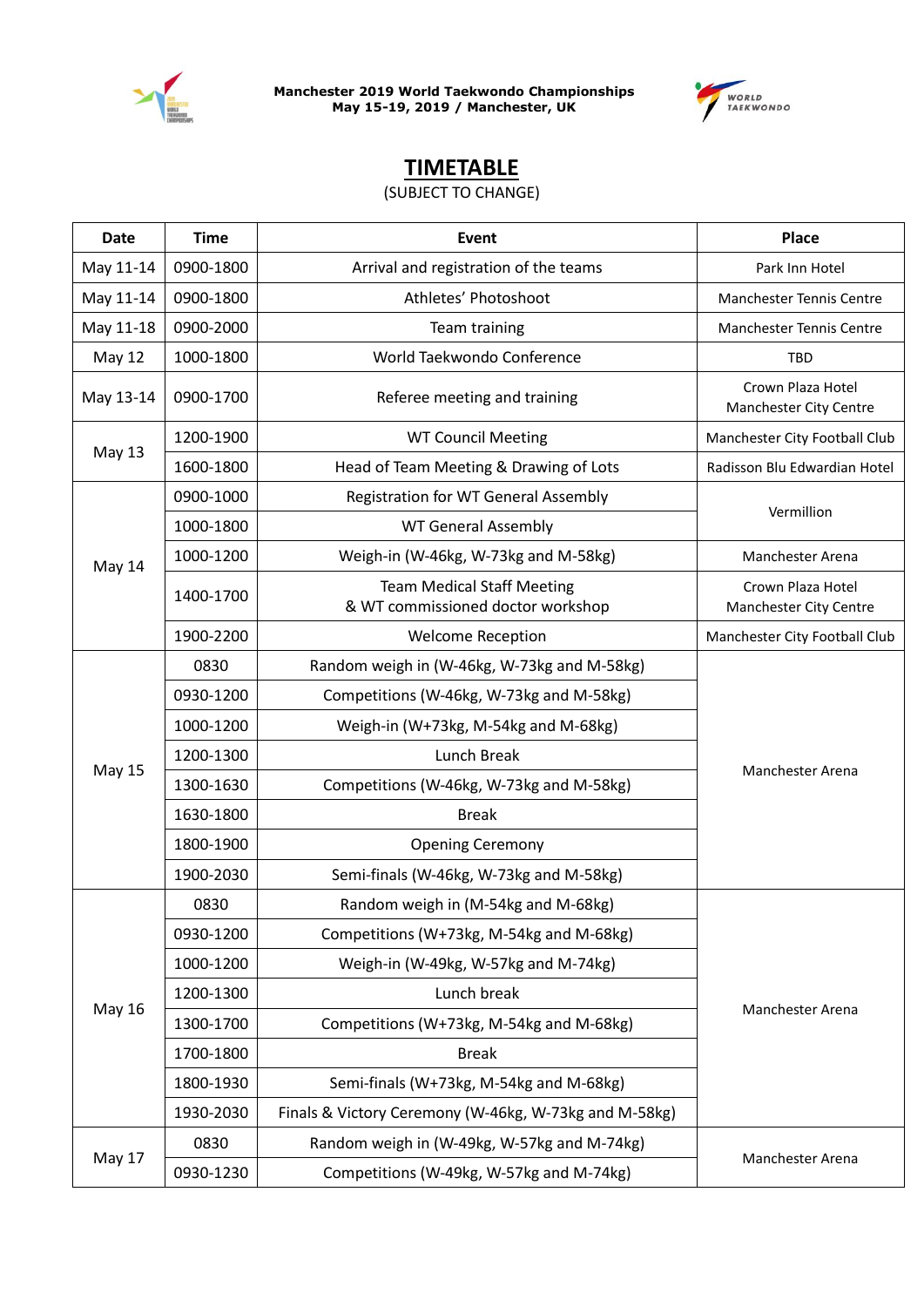



|               | 1000-1200 | Weigh-in (W-53kg, W-67kg, M-63kg and M-80kg)                                                  |                                      |
|---------------|-----------|-----------------------------------------------------------------------------------------------|--------------------------------------|
|               | 1230-1330 | Lunch break                                                                                   |                                      |
|               | 1330-1700 | Competitions (W-49kg, W-57kg and M-74kg)                                                      |                                      |
|               | 1700-1800 | <b>Break</b>                                                                                  |                                      |
|               | 1800-1930 | Semi-finals (W-49kg, W-57kg and M-74kg)                                                       |                                      |
|               | 1930-2030 | Finals & Victory Ceremony (W+73kg, M-54kg and M-68kg)                                         |                                      |
|               | 0830      | Random weigh in (W-53kg, W-67kg, M-63kg and M-80kg)                                           |                                      |
|               | 0930-1300 | Competitions (W-53kg, W-67kg, M-63kg and M-80kg)                                              |                                      |
|               | 1000-1200 | Weigh-in (W-62kg, M-87kg and M+87kg)                                                          |                                      |
|               | 1300-1400 | Lunch break                                                                                   |                                      |
| <b>May 18</b> | 1400-1730 | Competitions (W-53kg, W-67kg, M-63kg and M-80kg)                                              | Manchester Arena                     |
|               | 1730-1830 | <b>Break</b>                                                                                  |                                      |
|               | 1830-2030 | Semi-finals (W-53kg, W-67kg, M-63kg and M-80kg)                                               |                                      |
|               | 2030-2130 | Finals & Victory Ceremony (W+73kg, M-54kg and M-68kg)                                         |                                      |
|               | 0830      | Random weigh in (W-62kg and M-87kg)                                                           |                                      |
|               | 0930-1230 | Competitions (W-62kg, M-87kg and M+87kg)                                                      |                                      |
|               | 1230-1330 | Lunch break                                                                                   |                                      |
|               | 1330-1615 | Competitions - until semi-finals (W-62kg, M-87kg and<br>$M+87kg$                              | Manchester Arena                     |
| <b>May 19</b> | 1615-1700 | <b>Break</b>                                                                                  |                                      |
|               | 1700-1930 | Finals & Victory Ceremony<br>(W-53kg, W-62kg, W-67kg, M-63kg, M-80kg, M-87kg and<br>$M+87kg)$ |                                      |
|               | 1930      | <b>Closing Ceremony</b>                                                                       |                                      |
|               | 2000      | <b>Farewell Party</b>                                                                         | Theatre of Impossible,<br>Manchester |
| May 20        |           | Departure of the teams                                                                        |                                      |